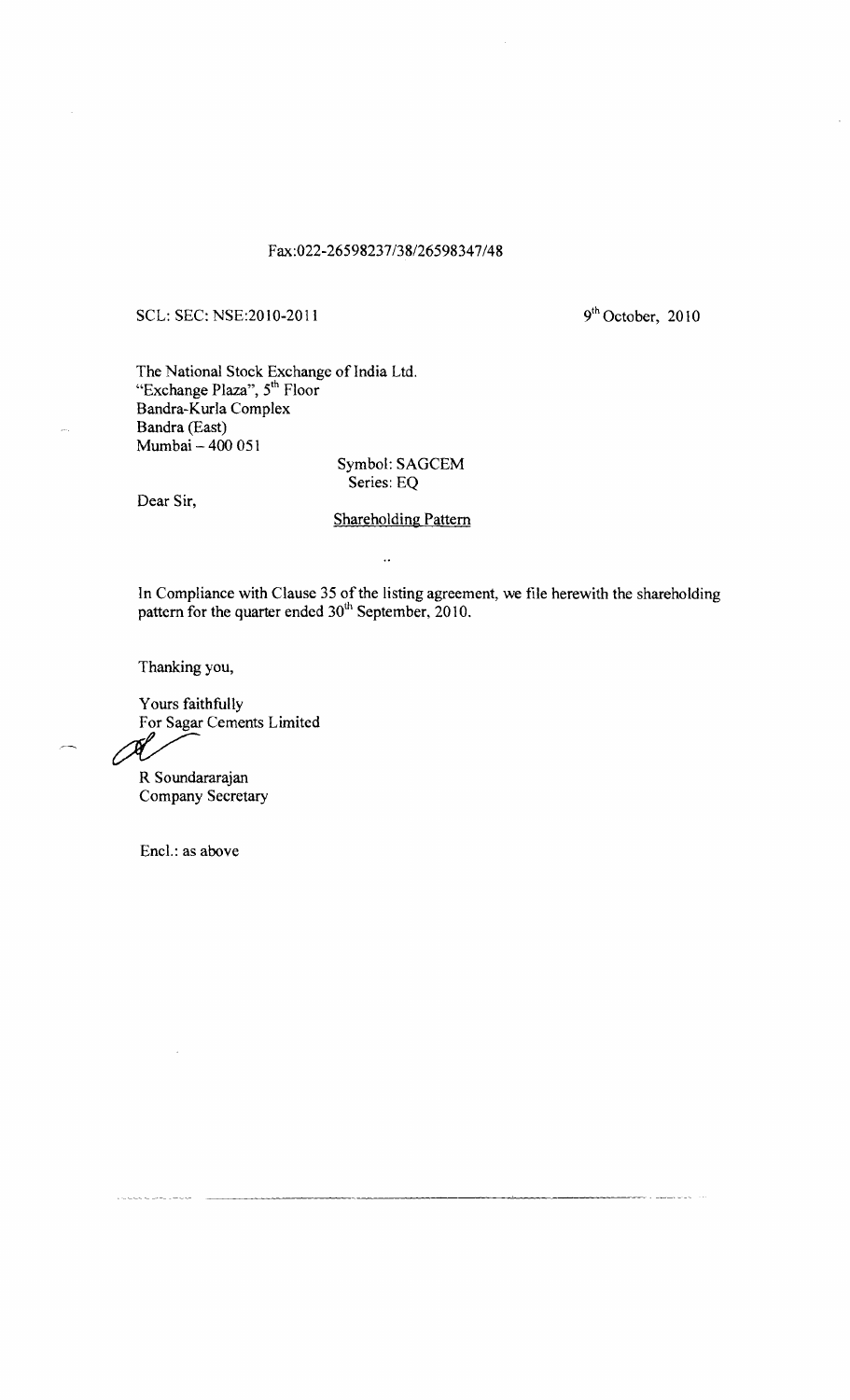|                           |                                                                                    |                           | <b>Statement Showing Shareholding Pattern</b> |                                                 |                                     |                                                |                                                                                 |                    |
|---------------------------|------------------------------------------------------------------------------------|---------------------------|-----------------------------------------------|-------------------------------------------------|-------------------------------------|------------------------------------------------|---------------------------------------------------------------------------------|--------------------|
|                           | Name of the Company: SAGAR CEMENTS LIMITED                                         |                           |                                               |                                                 |                                     |                                                |                                                                                 |                    |
| Category                  | Scrip Code: BSE-502090 NSE-SAGCEM<br>Category of                                   |                           |                                               | Number of shares held<br>in dematerialized form | number of shares                    | Total shareholding as a<br>percentage of total | Quarter Ended: 30th September 2010<br>Shares Pledged or<br>otherwise encumbered |                    |
| code                      | Shareholder                                                                        | Shareholders<br>Number of | Total number<br>of shares                     |                                                 | As a<br>percentage<br>$of(A+B)^{1}$ | As a<br>percentage<br>$of (A+B+C)$             | Number<br>of shares                                                             | As a<br>percentage |
| (A)                       | Shareholding of Promoter and Promoter Group <sup>2</sup>                           |                           |                                               |                                                 |                                     |                                                |                                                                                 |                    |
|                           | Indian                                                                             |                           |                                               |                                                 |                                     |                                                |                                                                                 |                    |
| (a)                       | Individuals/Hindu Undivided Family                                                 | $\overline{9}$            | 5380110                                       | 5380110                                         | 35.86                               | 35.86                                          |                                                                                 |                    |
| (b)                       | Central Government/ State Government(s)                                            |                           |                                               |                                                 |                                     |                                                |                                                                                 |                    |
| $\left( \text{c} \right)$ | <b>Bodies Corporate</b>                                                            | 31                        | 1244785                                       | 313285                                          | 8.30                                | 8.30                                           |                                                                                 |                    |
| (d)                       | <b>Financial Institutions/ Banks</b>                                               |                           |                                               |                                                 |                                     |                                                |                                                                                 |                    |
| (e)                       | Any Others (Specify)                                                               |                           |                                               |                                                 |                                     |                                                |                                                                                 |                    |
|                           | Sub Total(A)(1)                                                                    | 12                        | 6624895                                       | 5693395                                         | 44.16                               | 44.16                                          |                                                                                 |                    |
|                           |                                                                                    |                           |                                               |                                                 |                                     |                                                |                                                                                 |                    |
| $\overline{2}$            | Foreign                                                                            |                           |                                               |                                                 |                                     |                                                |                                                                                 |                    |
| a                         | Individuals (Non-Residents Individuals/                                            |                           |                                               |                                                 |                                     |                                                |                                                                                 |                    |
|                           | Foreign Individuals)                                                               |                           |                                               |                                                 |                                     |                                                |                                                                                 |                    |
| b                         | <b>Bodies Corporate</b>                                                            |                           |                                               |                                                 |                                     |                                                |                                                                                 |                    |
| $\mathbf{C}$              | Institutions                                                                       |                           |                                               |                                                 |                                     | $\mathbf{v}$ .                                 |                                                                                 |                    |
| ΥŹ.                       | Any Others(Specify)                                                                |                           |                                               |                                                 |                                     |                                                |                                                                                 |                    |
|                           | Sub Total $(A)(2)$                                                                 |                           |                                               |                                                 |                                     |                                                |                                                                                 |                    |
|                           | <b>Total Shareholding of Promoter</b><br>and<br>Promoter Group $(A)=(A)(1)+(A)(2)$ | 12                        | 6624895                                       | 5693395                                         | 44.16                               | 44.16                                          | <b>Nil</b>                                                                      | <b>Nil</b>         |
| (B)                       | Public shareholding                                                                |                           |                                               |                                                 |                                     |                                                |                                                                                 |                    |
|                           | Institutions                                                                       |                           |                                               |                                                 |                                     |                                                |                                                                                 |                    |
| (a)                       | Mutual Funds/UTI                                                                   | 4                         | 1089621                                       | 1088021                                         | 7.26                                | 7.26                                           |                                                                                 | <b>OAH+</b>        |
| (b)                       | Financial Institutions Banks                                                       |                           | 4150                                          | $\overline{0}$                                  | 0.03                                | 0.03                                           | /டி                                                                             |                    |
| (c)                       | Central Government/State Government(s)                                             |                           |                                               |                                                 |                                     |                                                | E                                                                               |                    |

 $\mathbf{v}$ 

 $\sim 10^{-1}$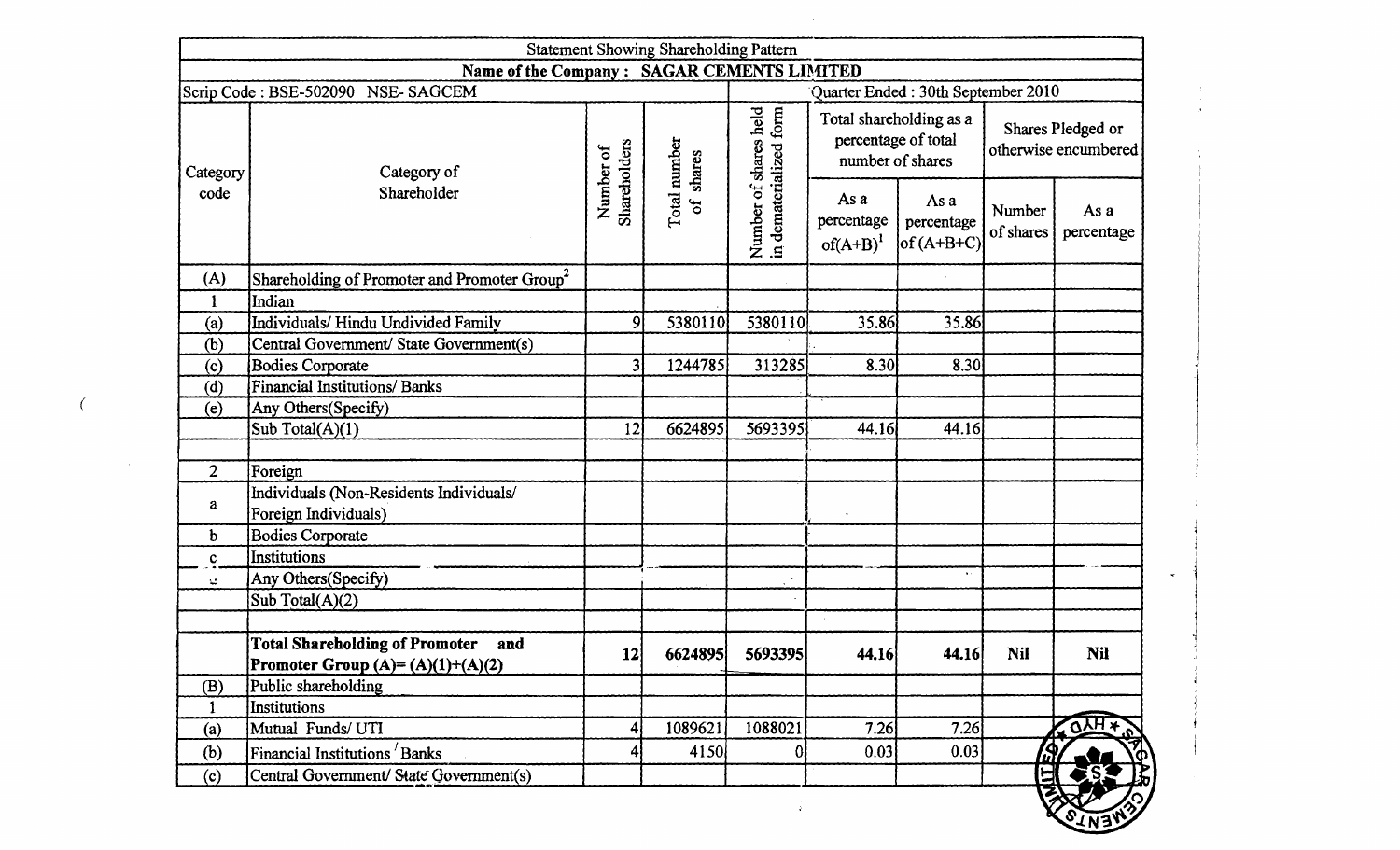| Category       | Category of                                                                             |                           | shares                         |                                                 | Total shareholding as a<br>percentage of total<br>number of shares |                                    | Shares Pledged or<br>otherwise encumbered |                    |
|----------------|-----------------------------------------------------------------------------------------|---------------------------|--------------------------------|-------------------------------------------------|--------------------------------------------------------------------|------------------------------------|-------------------------------------------|--------------------|
| code           | Shareholder                                                                             | Shareholders<br>Number of | Total number<br>$\mathfrak{b}$ | Number of shares held<br>in dematerialized form | As a<br>percentage<br>$of(A+B)^{1}$                                | As a<br>percentage<br>of $(A+B+C)$ | Number<br>of shares                       | As a<br>percentage |
| (d)            | Venture Capital Funds                                                                   |                           |                                |                                                 |                                                                    |                                    |                                           |                    |
| (e)            | <b>Insurance Companies</b>                                                              |                           |                                |                                                 |                                                                    |                                    |                                           |                    |
| (f)            | Foreign Institutional Investors                                                         |                           |                                |                                                 |                                                                    |                                    |                                           |                    |
| (g)            | Foreign Venture Capital Investors                                                       |                           |                                |                                                 |                                                                    |                                    |                                           |                    |
| (h)            | Any Other (Foreign Corporate Body)                                                      |                           | 1000000                        |                                                 | 6.67                                                               | 6.67                               |                                           |                    |
|                | Sub-Total $(B)(1)$                                                                      | 9                         | 2093771                        | 1088021                                         | 13.96                                                              | 13.96                              |                                           |                    |
| B <sub>2</sub> | Non-institutions                                                                        |                           |                                |                                                 |                                                                    |                                    |                                           |                    |
| (a)            | <b>Bodies Corporate</b>                                                                 | 275                       | 4456877                        | 4447601                                         | 29.71                                                              | 29.71                              |                                           |                    |
| (b)            | Individuals                                                                             |                           |                                |                                                 |                                                                    |                                    |                                           |                    |
| I              | Individuals -. Individual shareholders holding<br>nominal share capital up to Rs 1 lakh | 8957                      | 1621572                        | 1034600                                         | 10.81                                                              | 10.81                              |                                           |                    |
| $\mathbf{H}$   | ii. Individual shareholders holding nominal<br>share capital in excess of Rs. 1 lakh.   | 11                        | 179863                         | 179863                                          | 1.20                                                               | 1.20                               |                                           |                    |
| (c)            | Any Other - NRIs                                                                        | 52                        | 25322                          | 25122                                           | 0.17                                                               | 0.17                               |                                           |                    |
|                | Sub-Total $(B)(2)$                                                                      | 9295                      | 6283634                        | 5687186                                         | 41.88                                                              | 41.88                              |                                           |                    |
|                |                                                                                         |                           |                                |                                                 |                                                                    |                                    |                                           |                    |
| $(B)$ .        | Total<br>Public Shareholding (B)=<br>$(B)(1)+(B)(2)$                                    | 9304                      | 8277405                        | 6775207                                         | 55.84                                                              | 55.84                              | <b>NA</b>                                 | <b>NA</b>          |
|                | TOTAL $(A)+(B)$                                                                         | 9316                      | 15002300                       | 12468602                                        | 100.00                                                             | 100.00                             |                                           |                    |
| (C)            | Shares held by Custodians and against<br>which<br>Depository Receipts have been issued  | Nil                       | <b>Nil</b>                     | <b>Nil</b>                                      | <b>Nil</b>                                                         | <b>Nil</b>                         | Nil                                       | <b>Nil</b>         |
|                | GRAND TOTAL (A)+(B)+(C)                                                                 | 9316                      | 15002300                       | 12468602                                        | 100.00                                                             | 100.00                             |                                           |                    |

(

**COMPANY SECRETARY**<br> **COMPANY SECRETARY**<br>
SAGAR CEMENTS LIMITED J.DMN.OFFICE:S·2-472/B/7., LOAD NO.1, BANJARA HILLS, HYDERABAD - 500 034, A.P.